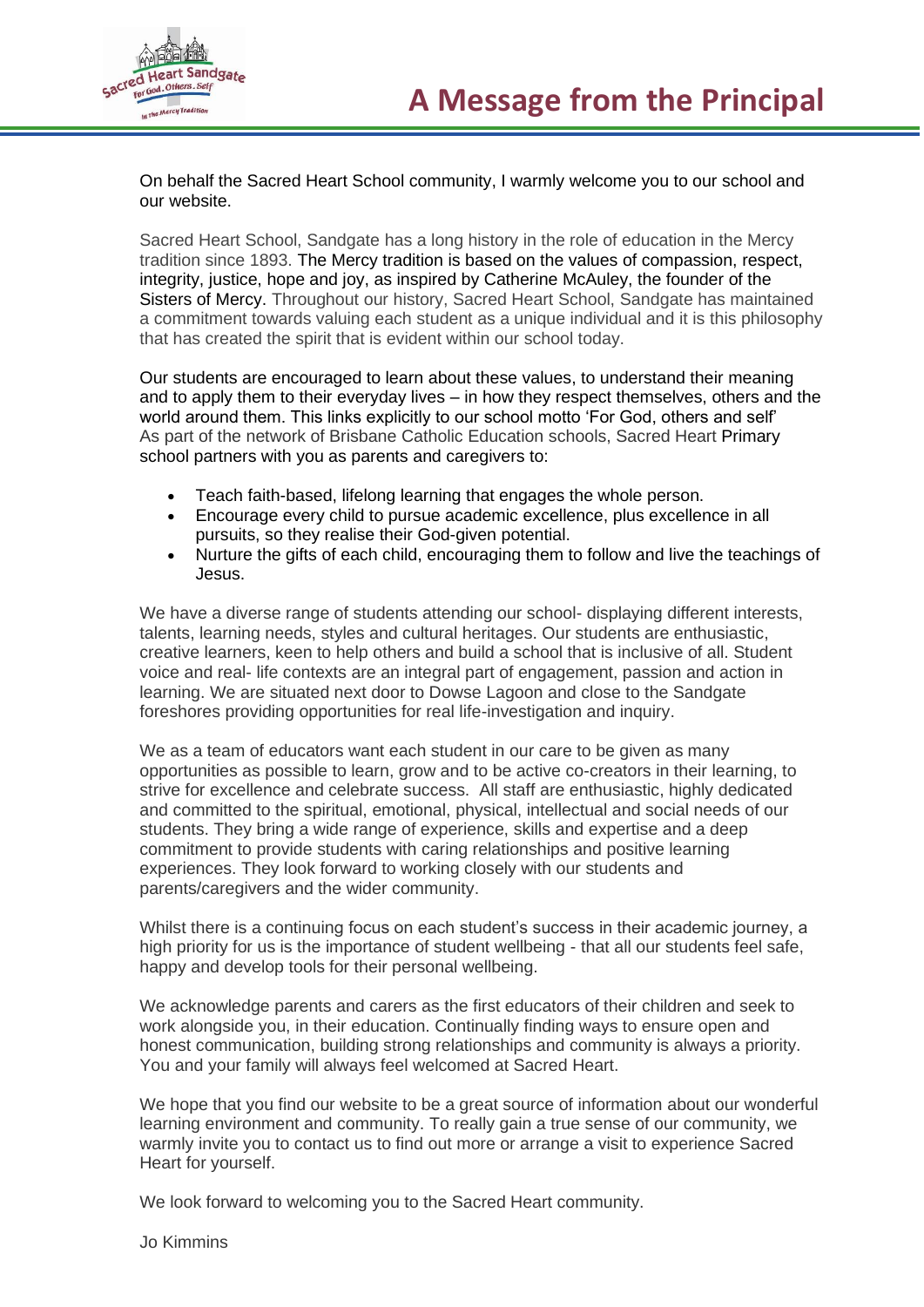# Vision

The Sacred Heart Community embraces and celebrates Catholic beliefs, traditions and values.

We seek to build pride in our achievements, while fostering positive partnerships across the school and wider community.

We aim to develop in children a love of God, respect of others, self and the environment, so they can become confident learners who are proactive in making a positive difference in the world.



## Mission Statement

Sacred Heart is a school community whose mission is to be:

- A Christ-centred faith centred community that recognises the presence of God in our lives.
- Proactive in strengthening positive partnerships where each person is valued
- A provider of an inclusive education in an environment that nurtures and supports the learning of all children through appropriate learning experiences.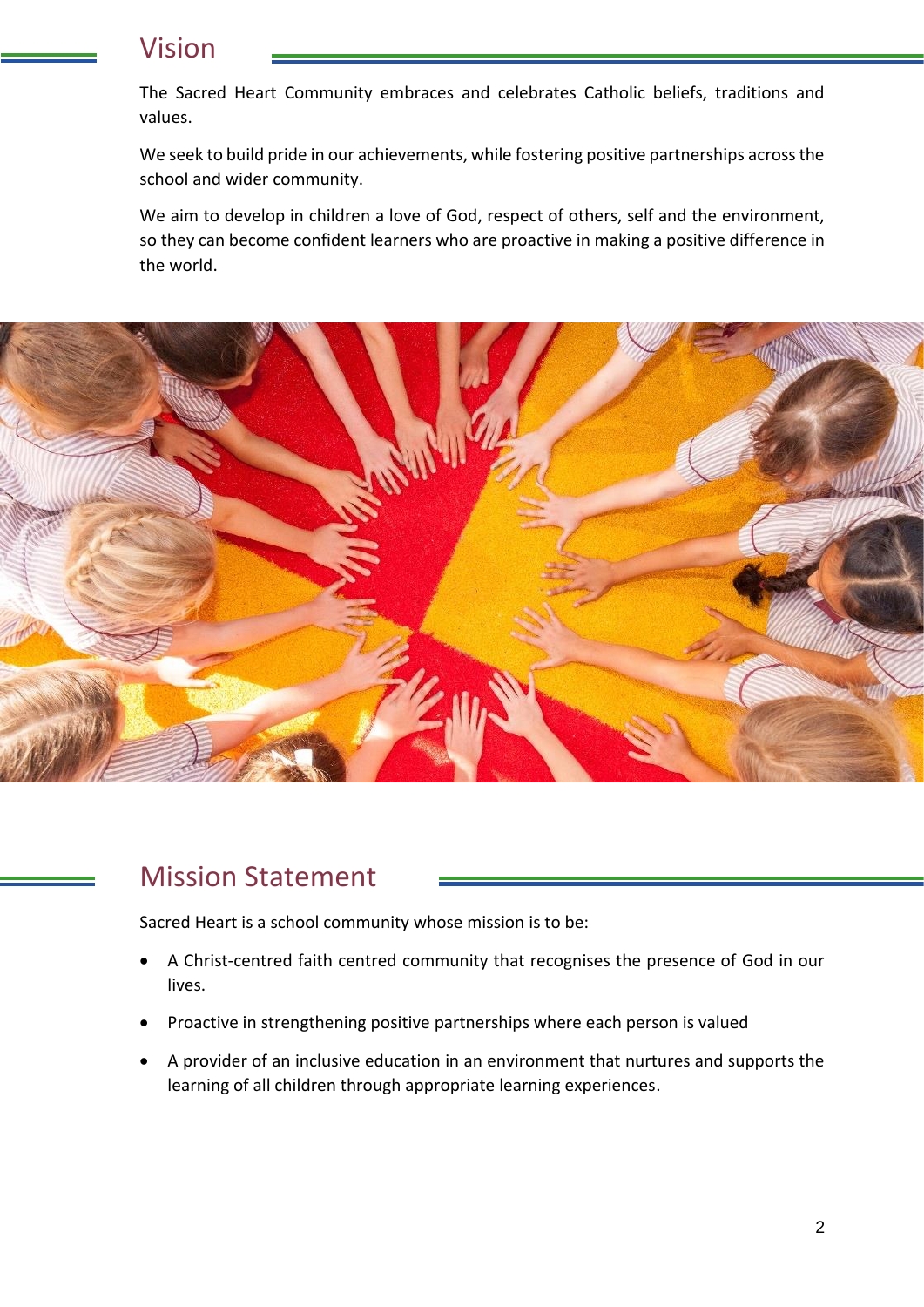# School Prayer

*Compassionate God, Draw us to your loving heart; In Mercy, teach us to forgive as the Father forgives; In Mercy, challenge us to follow in the footsteps of Jesus; In Mercy, transform us with your Spirit to welcome those we meet; And give us strength as we journey in faith.*

*Sacred Heart of Jesus HAVE MERCY ON US Venerable Catherine McAuley PRAY FOR US St Mary of the Cross MacKillop PRAY FOR US And may we always remember TO PRAY FOR ONE ANOTHER Amen.*

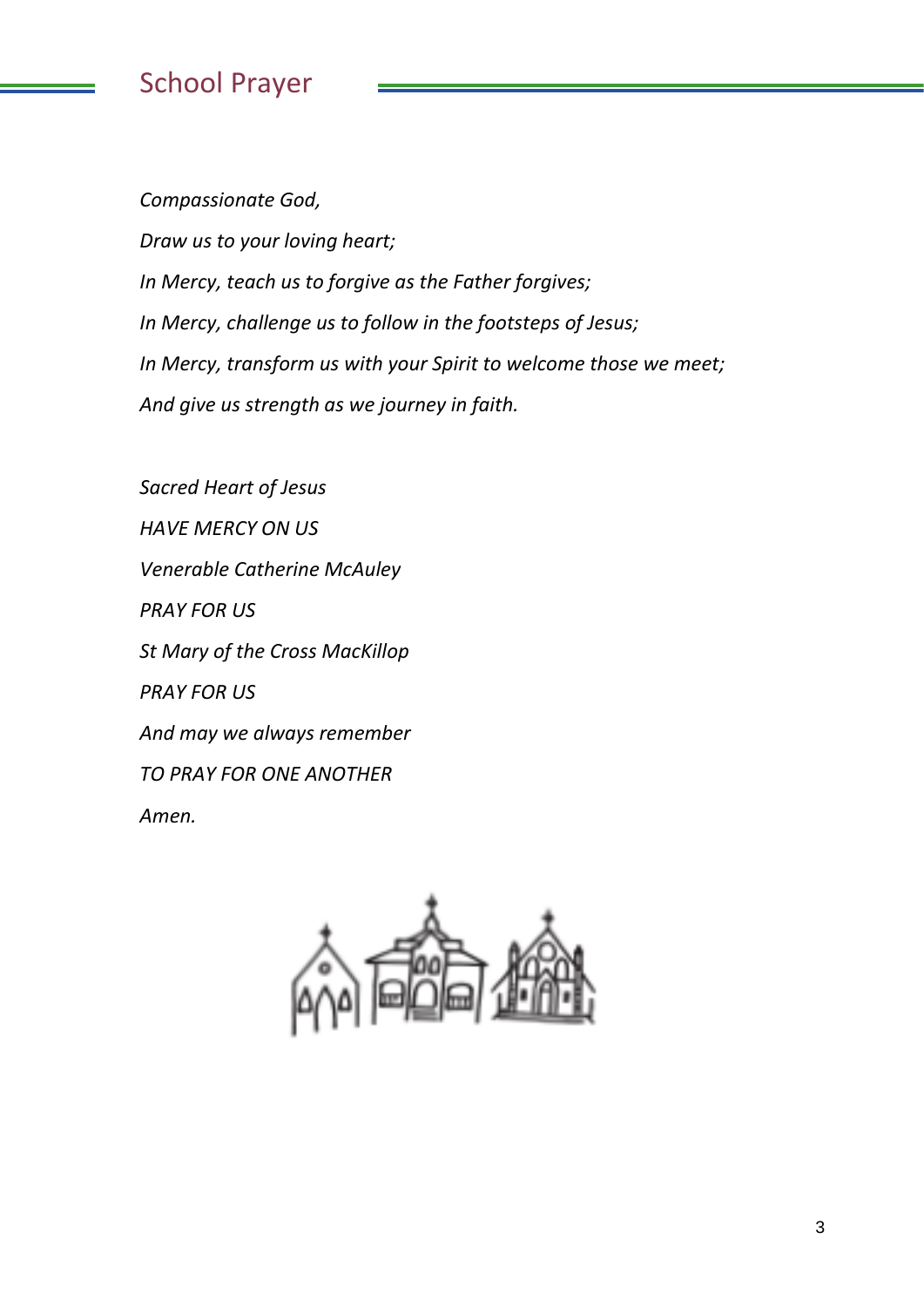## Our History

On January 23, 1893, under the care of the Sisters of Mercy, Sacred Heart School, Sandgate opened with 50 pupils – by the end of the first week this number had risen to 70.

Soon after opening, Sacred Heart became a boarding school, catering for students (girls) who by necessity had to live away from their home in order to attend school.

Sister Mary Borgia was the founding Principal of Sacred Heart and since then has been followed by many dedicated staff members who have contributed to the spiritual, academic, cultural, physical and social development of the students in Sandgate. We acknowledge their achievements and standards and continue to uphold and build upon this foundation.

Buildings were added in 1919, 1934, 1964 and 2008. Refurbishments commenced in 1998 with the conversion of the first church (1882) into an Administration Centre, the former secondary science laboratory into a staff room, the addition of the disabled toilet and refurbishment of the former staff room into a classroom. In 2010, a major refurbishment occurred in all schools due to an increase in Government funding. At this time, we refurbished our playground, relocated our library, built Donna Philps Place, and created our Arts Centre.



The school ceased to offer secondary education during 1980 with the opening of St. John Fisher College at Bracken Ridge. The Sisters of Mercy continued to staff the school until 1995 when the Principal, Sr. Mary O'Donoghue RSM, retired.

# Our Mercy Tradition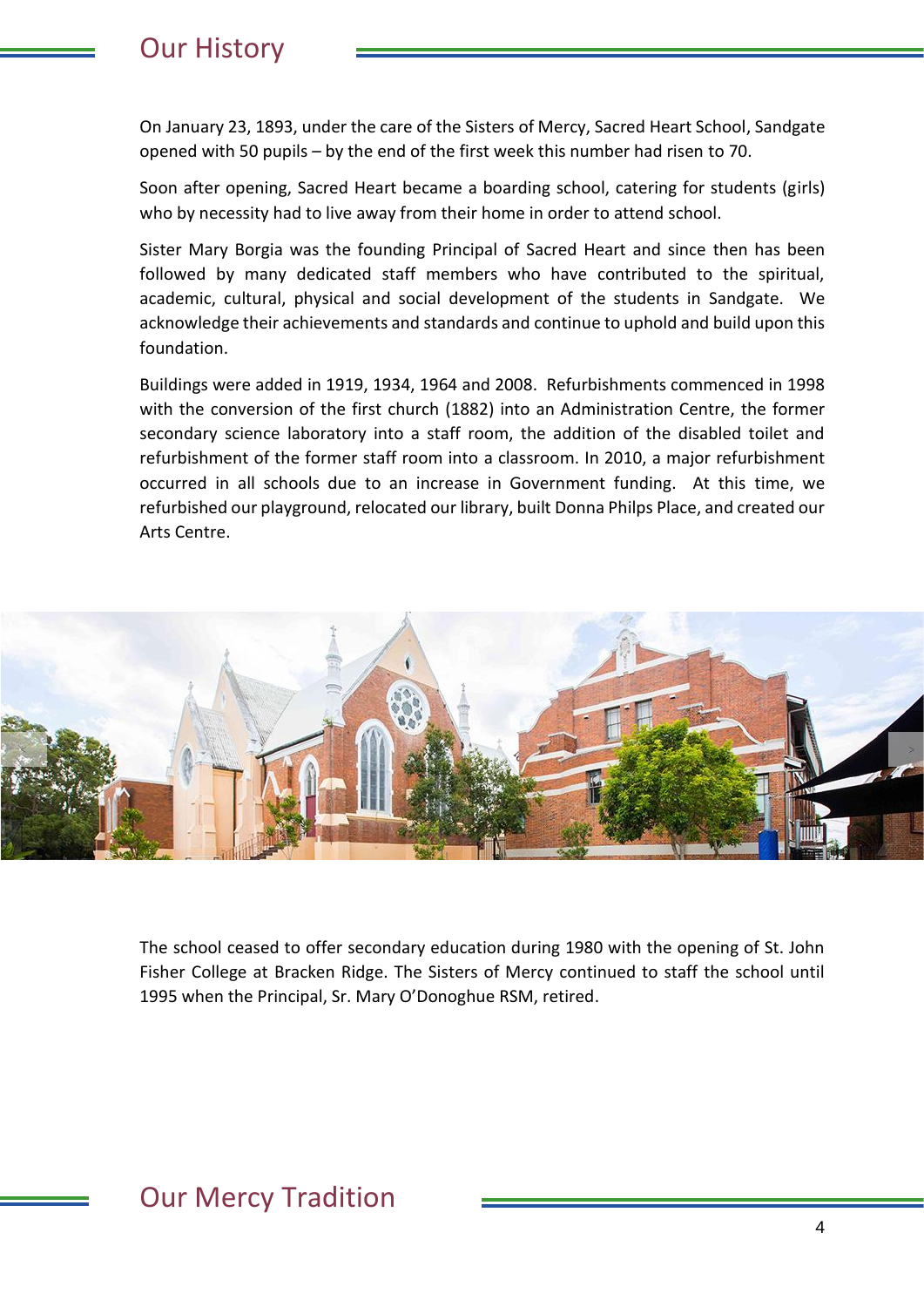

The Mercy tradition is based on the values of compassion, respect, integrity, justice, hope and joy, as inspired by Catherine McAuley, the founder of the Sisters of Mercy.

This tradition remains strong in the culture of Sacred Heart today. Our students are encouraged to learn about these values, to understand their meaning and to apply them to their everyday lives  $-$  in how they respect themselves, others and the world around them.

**CC** It is clear to me now that what has most<br>shaped my character is my education and shaped my character is my education and understanding of mercy. I have been instructed in lessons of the heart.

Catherine McAuley

,,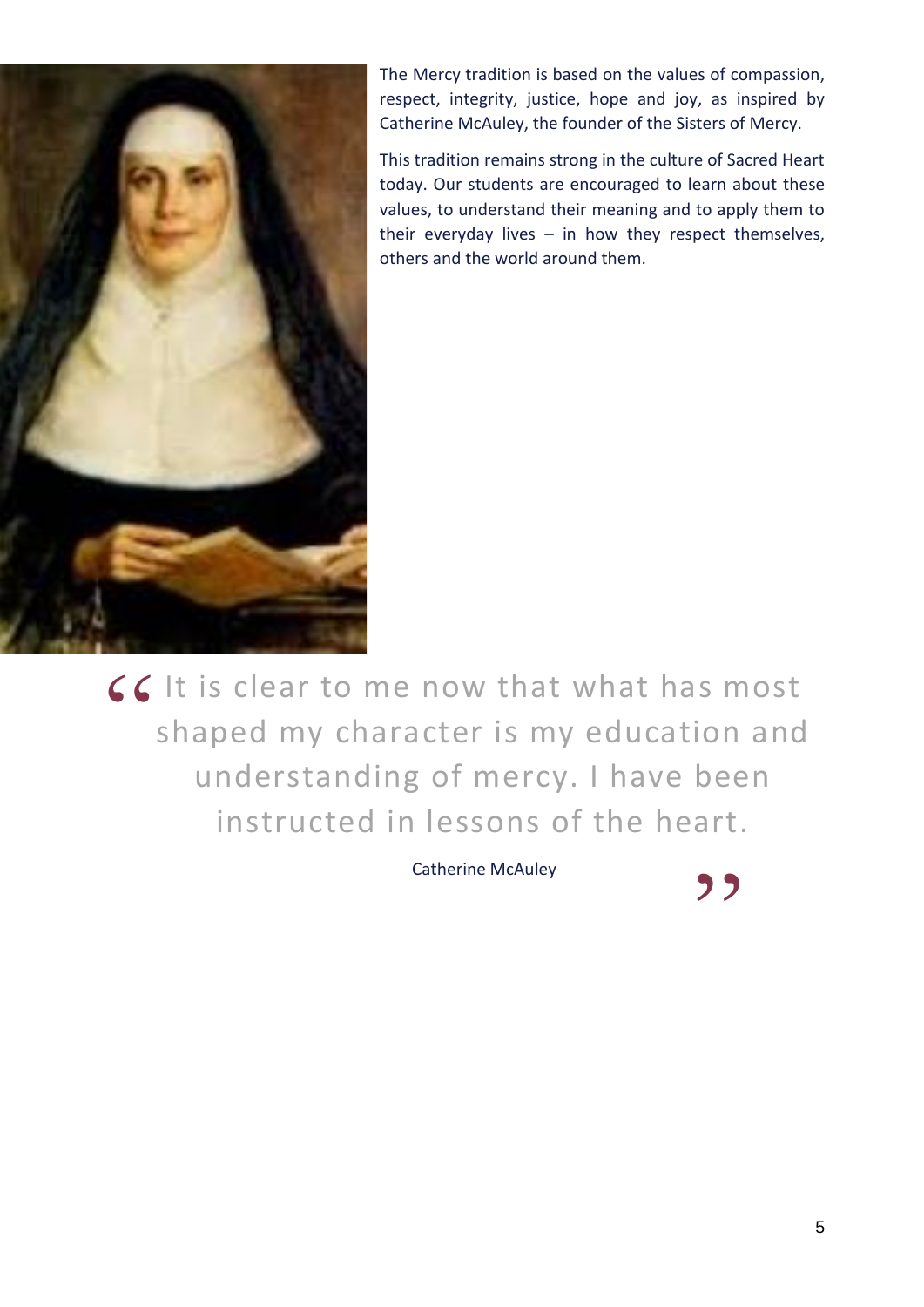## Curriculum

Sacred Heart is committed to providing the best learning and teaching opportunities for each of our students. Our school curriculum is guided by the Brisbane Catholic Education Learning Framework which states that our goal as a Catholic Christian community is to educate all to live the gospel of Jesus Christ as successful, creative and confident, active and informed learners; empowered to shape and enrich our world. Teaching and learning at Sacred Heart is also guided by the Brisbane Catholic Education Model of Pedagogy.



Sacred Heart School implements the Australian Curriculum which has been designed and written for all Australian Schools. The Australian Curriculum develops curriculum for students from Prep to Year 10 and it sets out the core knowledge, understanding, skills and general capabilities important for all Australian students. It describes the learning entitlement of students as a foundation for their future learning, growth and active participation in the Australian community. Our Religious

Education Program is based on the "Religious Education - Archdiocese of Brisbane" Curriculum.

We are committed to engaging students as active participants in the learning process by teaching them about the qualities of an effective learner which we have identified below:

I am brave, creative, self-aware and curious I can communicate, connect, collaborate and persevere We are active learners, navigating our own learning journey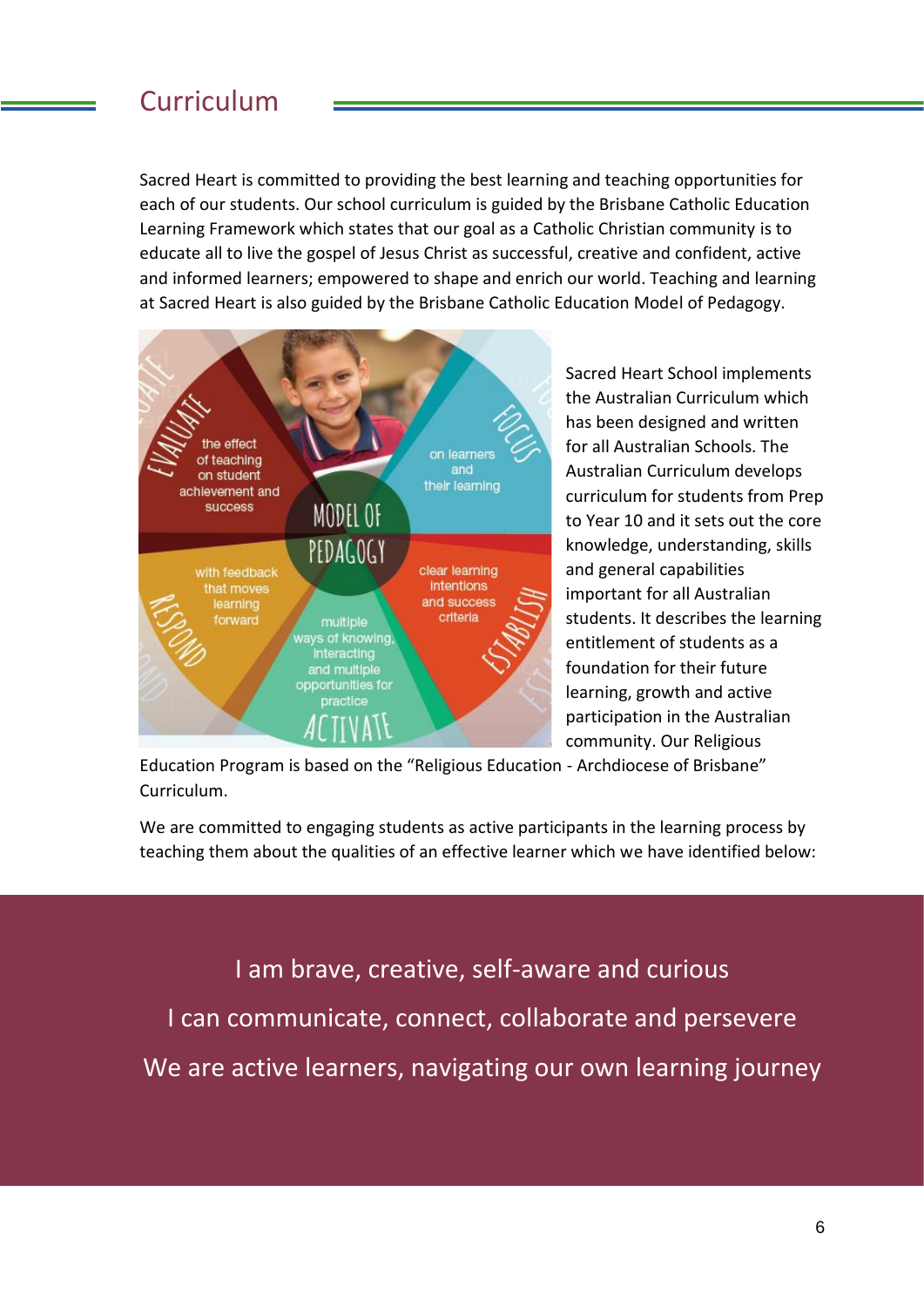# Learning Areas

In addition to the Australian Curriculum, as a Catholic school we also teach the subject of Religion.

#### **Religious Education**

The content of the Religion Curriculum P-12 is organised into four interrelated strands: Sacred Texts, Beliefs, Church and Christian Life. Each strand has its own distinctive body of knowledge and our classroom programs balance and integrate all four strands.



#### **Sacramental Program**

Within the Archdiocese of Brisbane the sacramental program is conducted within the Parish setting. Our Parish schools take a support role in informing about and assisting the children of the Parish with the sacramental program. Please check with the Parish as to the upcoming Sacramental program within the Sandgate Brighton Parish.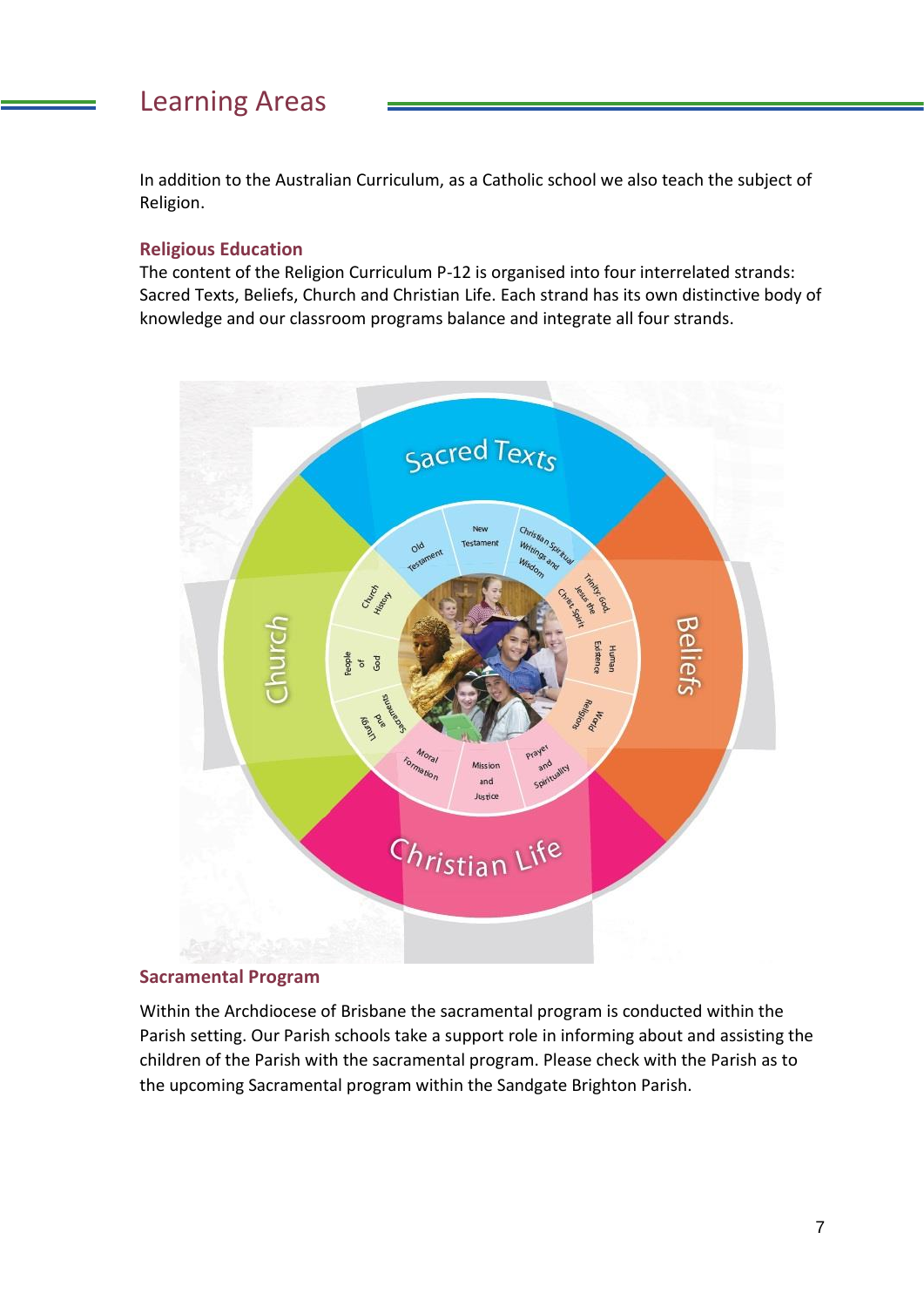## **The Australian Curriculum**

The Australian Curriculum has eight learning areas with some learning areas including more than one subject.

| <b>Learning Area</b>               | <b>Subject</b>                |
|------------------------------------|-------------------------------|
| English                            | English                       |
| <b>Mathematics</b>                 | <b>Mathematics</b>            |
| Science                            | Science                       |
| <b>Humanities</b><br>Social<br>and | History                       |
| Sciences (HASS)                    | Geography                     |
|                                    | <b>Economics and Business</b> |
|                                    | Civics and Citizenship        |
| The Arts                           | Drama                         |
|                                    | Dance                         |
|                                    | Media                         |
|                                    | <b>Music</b>                  |
|                                    | <b>Visual Arts</b>            |
| Technologies                       | Design and Technologies       |
|                                    | Digital Technologies          |
| Health & Physical                  | Heath and Physical Education  |
| Education                          |                               |
| Languages                          | Japanese at Sacred Heart      |

In each subject, content descriptions specify what all young people should be taught, and achievement standards set out the depth of understanding and sophistication of skill expected of students at points in their schooling.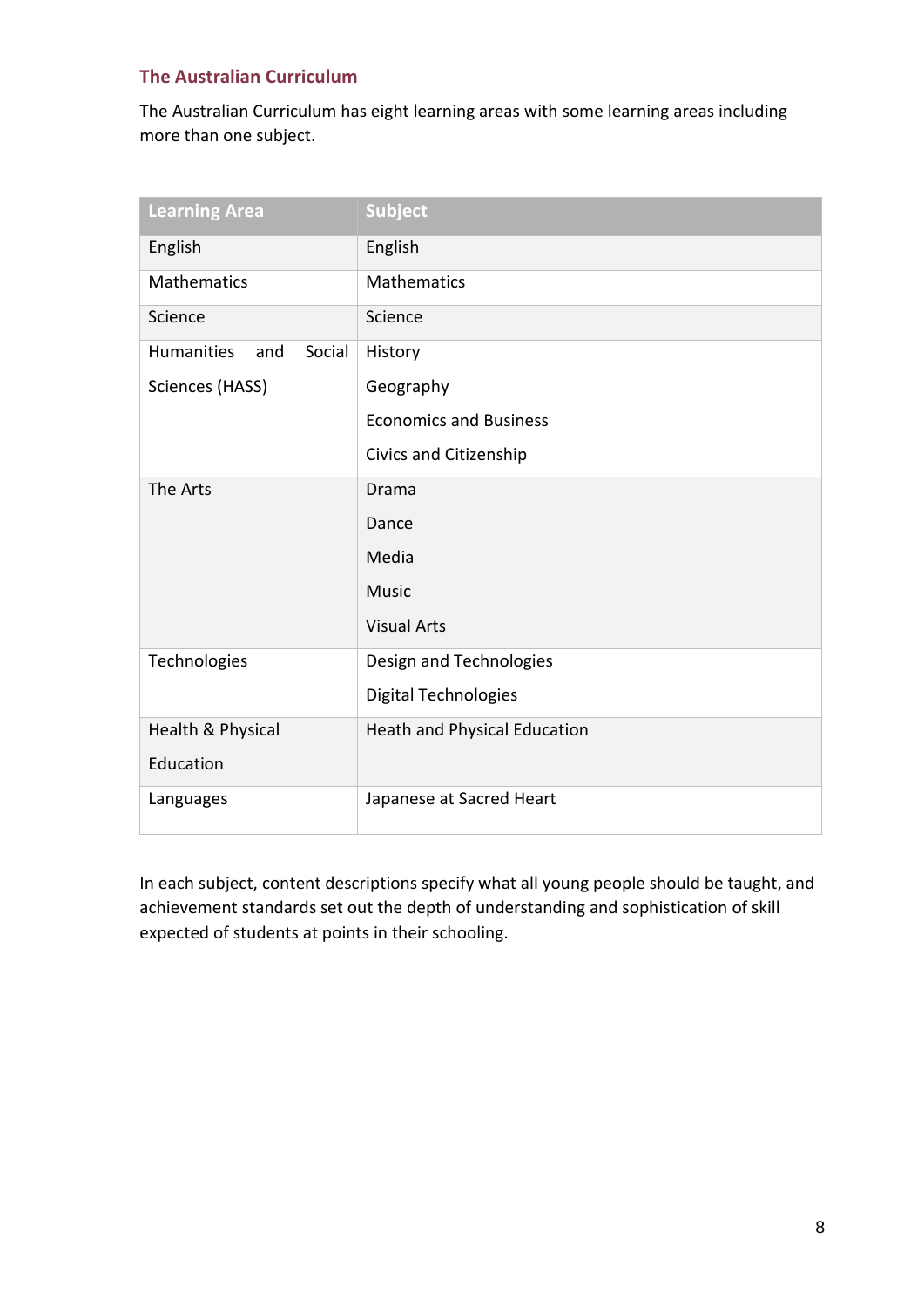## **General Capabilities and Cross-Curriculum Priorities**

The Australian Curriculum pays explicit attention to how seven general capabilities and three cross-curriculum priorities contribute to, and can be developed through each learning area.

The seven general capabilities are:

- literacy,
- numeracy,
- information and communication technology capability,
- critical and creative thinking,
- personal and social capability,
- ethical understanding, and
- intercultural understanding.

The Australian Curriculum focuses on **three cross-curriculum priorities**:

- Aboriginal and Torres Strait Islander histories and cultures,
- Asia and Australia's engagement with Asia, and
- Sustainability.

#### **Curriculum – Specialists Areas**

At Sacred Heart School we employ a number of specialist teachers and outside programs to enhance the curriculum offerings to our students.

| <b>Physical Education</b> | Our classes experience a 45-minute lesson each week under the<br>direction of a Physical Education teacher who educates our<br>students on the importance of maintaining physical health and<br>fitness.                                      |
|---------------------------|-----------------------------------------------------------------------------------------------------------------------------------------------------------------------------------------------------------------------------------------------|
| <b>Integrated Arts</b>    | Our classes experience a 45-minute lesson each week with an<br>Arts teacher who is also an accomplished artist. The experiences<br>take them through the use of various mediums including<br>drawing, sculpture, design, mosaic and painting. |
| <b>Classroom Music</b>    | Our classes experience a 30-minute lesson each week with a<br>music teacher. Children also have the opportunity to<br>participate in the junior/senior choirs.                                                                                |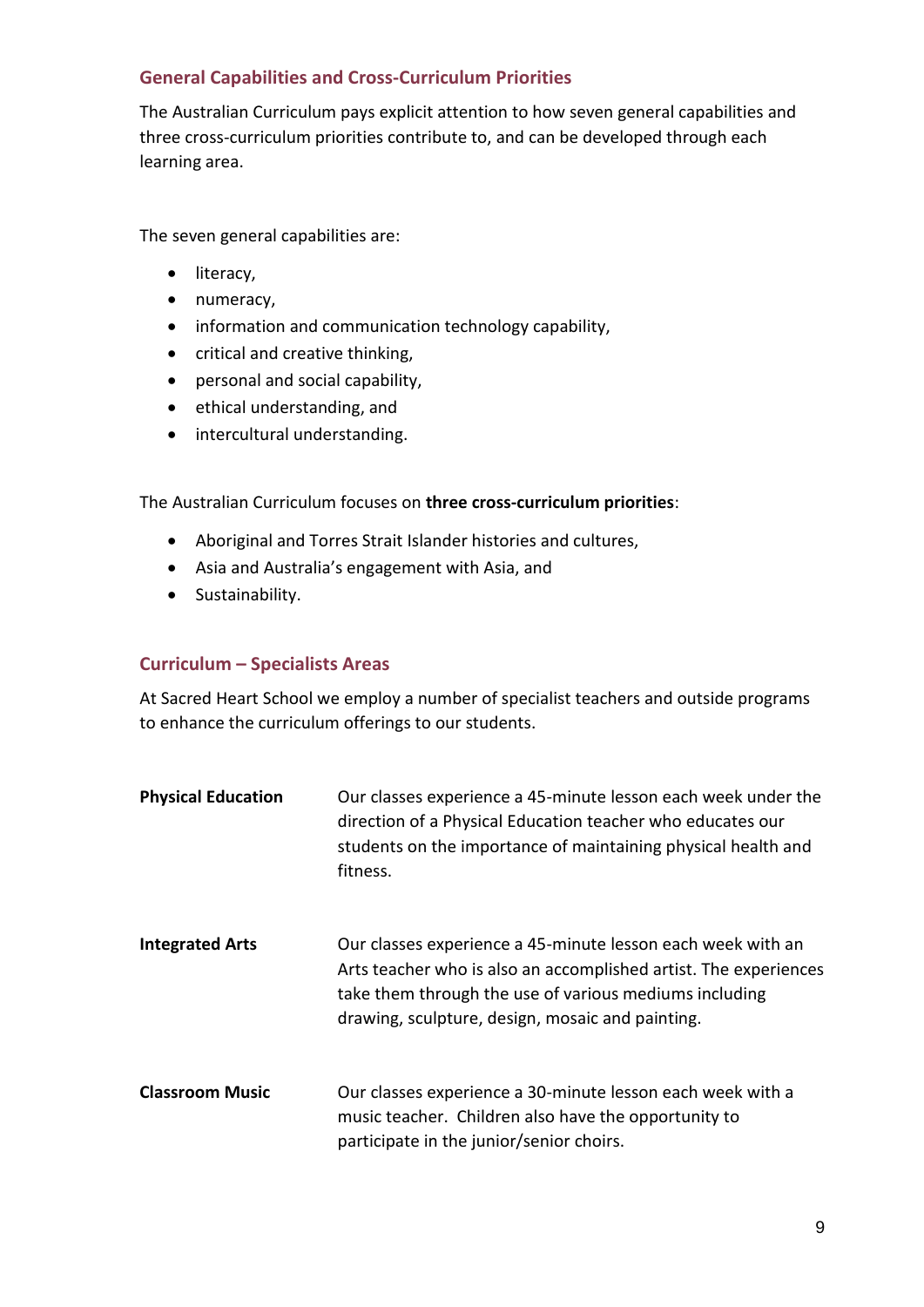**Japanese** Our classes experience a 30 minute lesson each week (Prep – Year 4) or a 1.5 hour allocation each week (Years 5 & 6) to experience an opportunity to be immersed in the Japanese language and culture.

## **Other Curriculum Offerings**

In addition to the 'Australian Curriculum', at Sacred Heart School we offer a range of cocurricular areas for the students to widen their educational experience.

| <b>Movement and Music</b> | In Term 1 we engage the services of 'Dance Cart', a dance<br>company who work weekly with each class to enable all<br>students to learn to listen to the beat and rhythm of music and<br>to create expressive dance moves to the chosen popular music. |
|---------------------------|--------------------------------------------------------------------------------------------------------------------------------------------------------------------------------------------------------------------------------------------------------|
| <b>Gymnastics</b>         | In Term 2 for our younger classes, and Term 3 for our older<br>classes, the students visit the Sandgate PCYC to avail themselves<br>of the expertise of the gymnastic coaches and to utilise the<br>PCYC equipment.                                    |
| Swimming                  | In Term 4 all students attend the school swimming program<br>which culminates in our school swimming carnival late in Term<br>4.                                                                                                                       |

## **Supported Learning**

At Sacred Heart School we encourage all our learners to achieve to their fullest potential. To support them in this development we offer a range of support techniques and engage these dependent upon the needs of the individual learner.

## • **Quality Teaching Programs**

Our class teachers are released each term to work in collaboration with our school APRE (Assistant Principal – Religious Education), PLL (Primary Learning Leader) and their peers to develop quality teaching programs for a 3-4 week cycle of planning.

## • **Differentiation**

All classroom teachers are trained in the differentiation of the curriculum to ensure that the program they are teaching their class is broad and diverse enough to cater for and to extend all learners within their classroom.

## • **Learning Support Teachers**

At Sacred Heart School we have a ST-IEs (Support teacher – Inclusive Education). Their role is work in a support role with classroom teachers to ensure equitable access to the school curriculum for all children. At times, the ST-IE also works with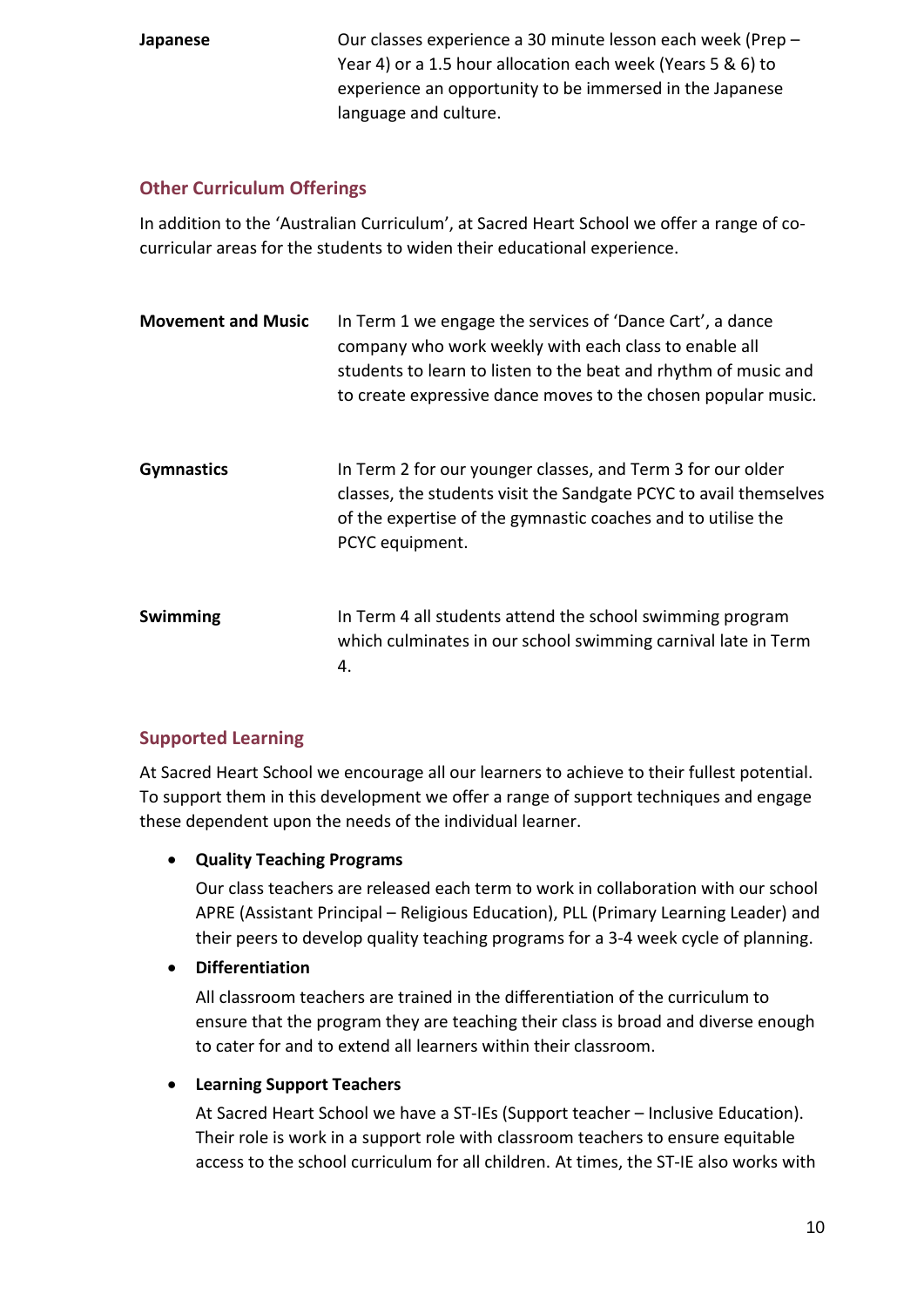individual children and parents and consultants to ensure that the individual educational needs are being met in and through the curriculum.

#### • **School Officers**

Our School Officers work within our classrooms to support the teacher in the delivery of the curriculum particularly in the areas of Literacy and Numeracy. School Officer hours are distributed dependent upon the needs within a particular class.

#### • **Lunchtime Activities**

At Sacred Heart our students have a variety of lunchtime activities in which they can participate. These include:

- Free lunchtime play
- Structured play (play within a quieter environment)
- Library time
- At times Art activities, Chess club and Gardening club
- Our Year 6 leaders also conduct House activities throughout the term for their particular House group.

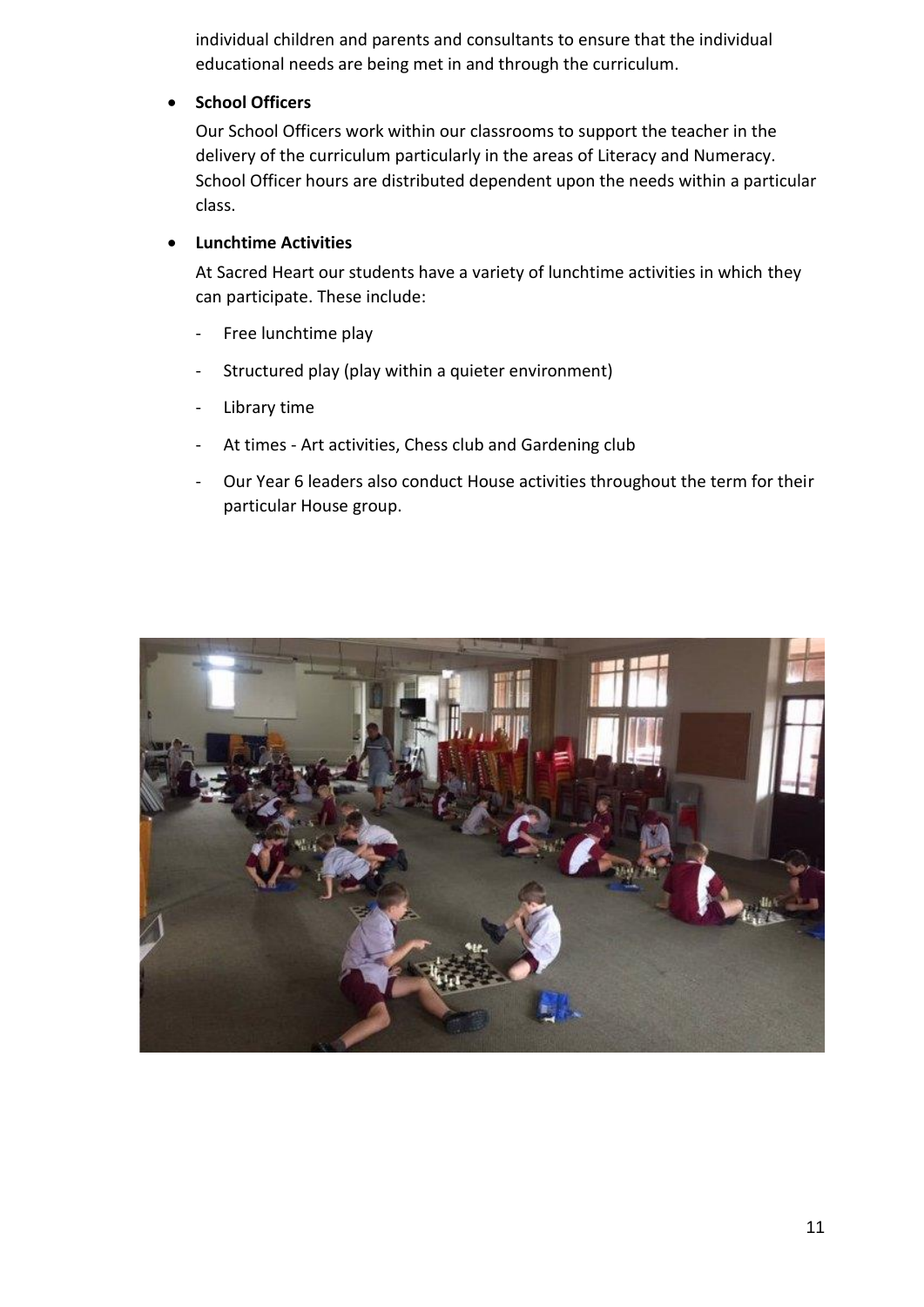# Extracurricular

## **Library**

Our Library is a vital resource within our school. Staffed by a Teacher-Librarian and a Library Aide, the library provides the community access to resources to support the curriculum.

Each class attends the library under the class teacher's direction to allow the students the opportunity to borrow books from our extensive range. The Teacher-Librarian works with classes either within their classroom or the Library facility as a resource person to support the delivery of the curriculum.



Our facility is in a constant state of renewal, looking to ensure we offer the most complete range of resources and support that we can.

Students require a library bag to borrow books from the Library. Parents will be notified about any book which is lost or damaged whilst on loan. An account for payment of these lost resources will be sent home as required.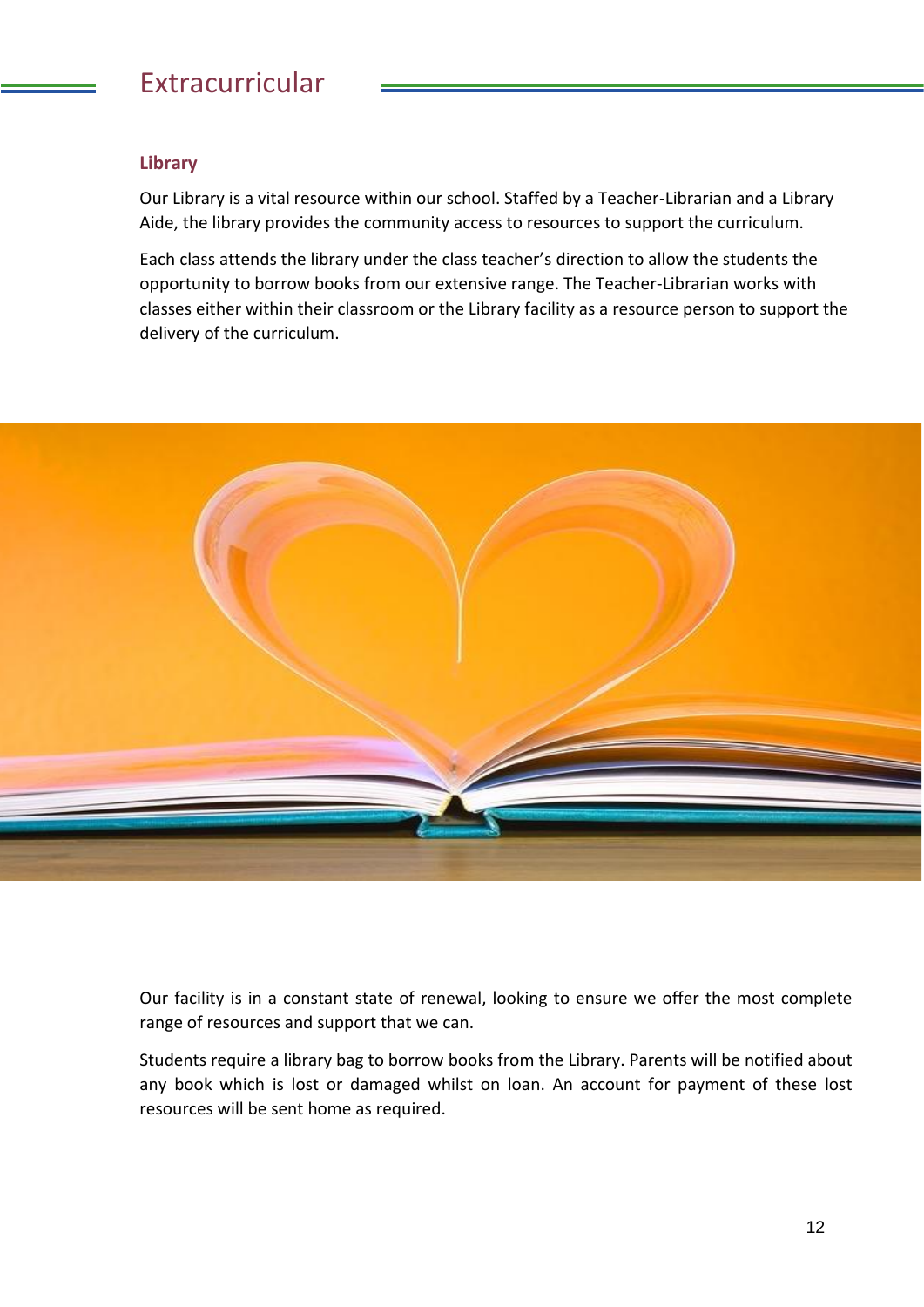#### **Instrumental Music Program**

The children have the opportunity to learn to play a variety of instruments with private tutors during school hours.

We utilise the services of various specialists who are talented and passionate about music. They are piano, strings, guitar and drums.

The cost of these lessons is payable directly to the company.

#### **Sport**

Sport as played in schools in its various forms (casual, inter-house, interschool, representative), is seen as only one component of our student's physical education. The children's participation in sporting activities promotes the development of good sporting behaviours reflecting self-control, co-operation, loyalty, respect, and justice.

### **Sporting Opportunities**

#### **Competitive Carnivals**

Competitive carnivals range from inter-house, to Zone, District, Regional and State level and are held in the areas of swimming, athletics and cross country.

#### **Zone 6 Sports**

**T**he essence of Zone carnivals is the representation of the school as compared to the representation of the individual.

#### **Inter-house Carnivals**

We celebrate our inter-house carnivals as a community event and strongly promote inclusiveness. Activities are designed and events modified to ensure student participation, child enjoyment and community celebration. Our three student houses are:

- McAuley (Blue) named after Catherine McAuley, foundress of the Sisters of Mercy who began Sacred Heart School.
- Connolly (Red) named after Fr Connolly, our first Parish Priest
- Gaffney (Green) named after Mrs Gaffney, a long-serving Staff member.

#### **District, Regional & State Carnivals**

These carnivals are targeted at the individual performances of children. Minimum qualifying times and standards are set which dictate that only accomplished athletes may participate.

#### **Zone 6 Sports (Gala Day)**

The major focus of this day is:

- learning through sporting activity, and
- social rather than competitive interaction.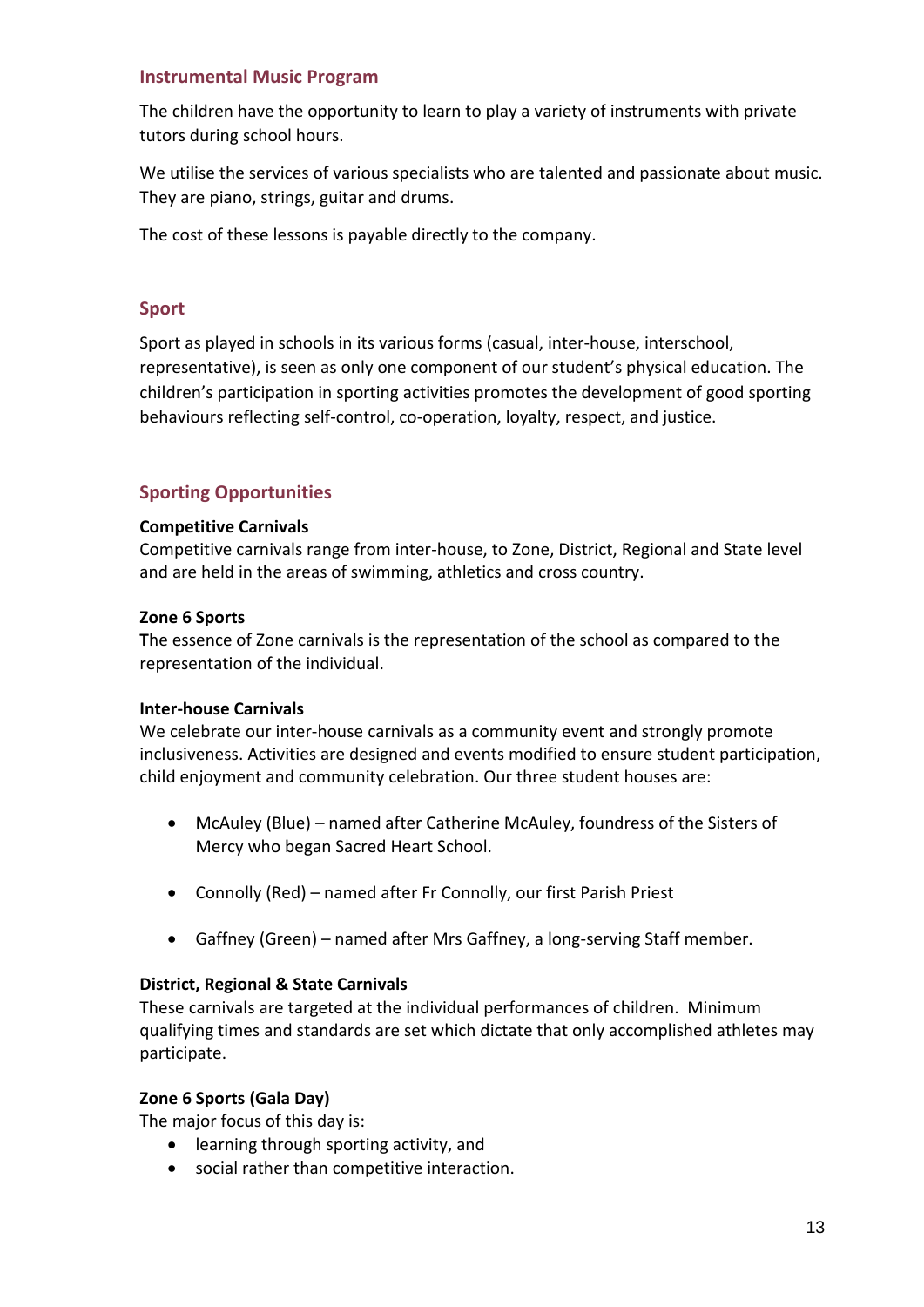Zone 6 schools gather at different venues (according to year levels). Year levels are involved in a different team sport ie. soccer, touch football, T-ball and netball. Parents are involved as spectators and sometimes coaches, and the sports are undertaken in a spirit of flexibility and goodwill.

## **Technology**

All students have ready access to information technology both in classrooms and in the library. Skills in researching and presenting information relevant to units of school work are developed in all year levels. Sacred Heart strives to provide appropriate and up-todate access to information technologies.

Our extensive IT resources provide our students with enhanced opportunities in accessing a wealth of resources. All our classrooms provide wireless access to the Internet.

We utilise:

- Banks of iPads in Prep and Year 2
- Banks of school laptops in Year 3
- A 1:1 laptop program in Year 4, 5 and 6.

#### **Student Leadership**

At Sacred Heart School, we believe that one of our key roles is to develop leadership skills for all our students in our upper primary classes.

Our students in the upper primary classes make a valuable contribution to the tone of the school and to the enthusiasm and motivation of the younger children herein. To this end we promote a Leadership program for students in Year 5 and 6 with a focus on developing our students' leadership skills through formal leadership training and practical leadership experiences.

Year 6 students in particular have the opportunity to play a role in many aspects of the day to day running of the school.

We believe that every child has the potential to be a leader given the right set of circumstances to be nurtured, and to grow and develop these skills.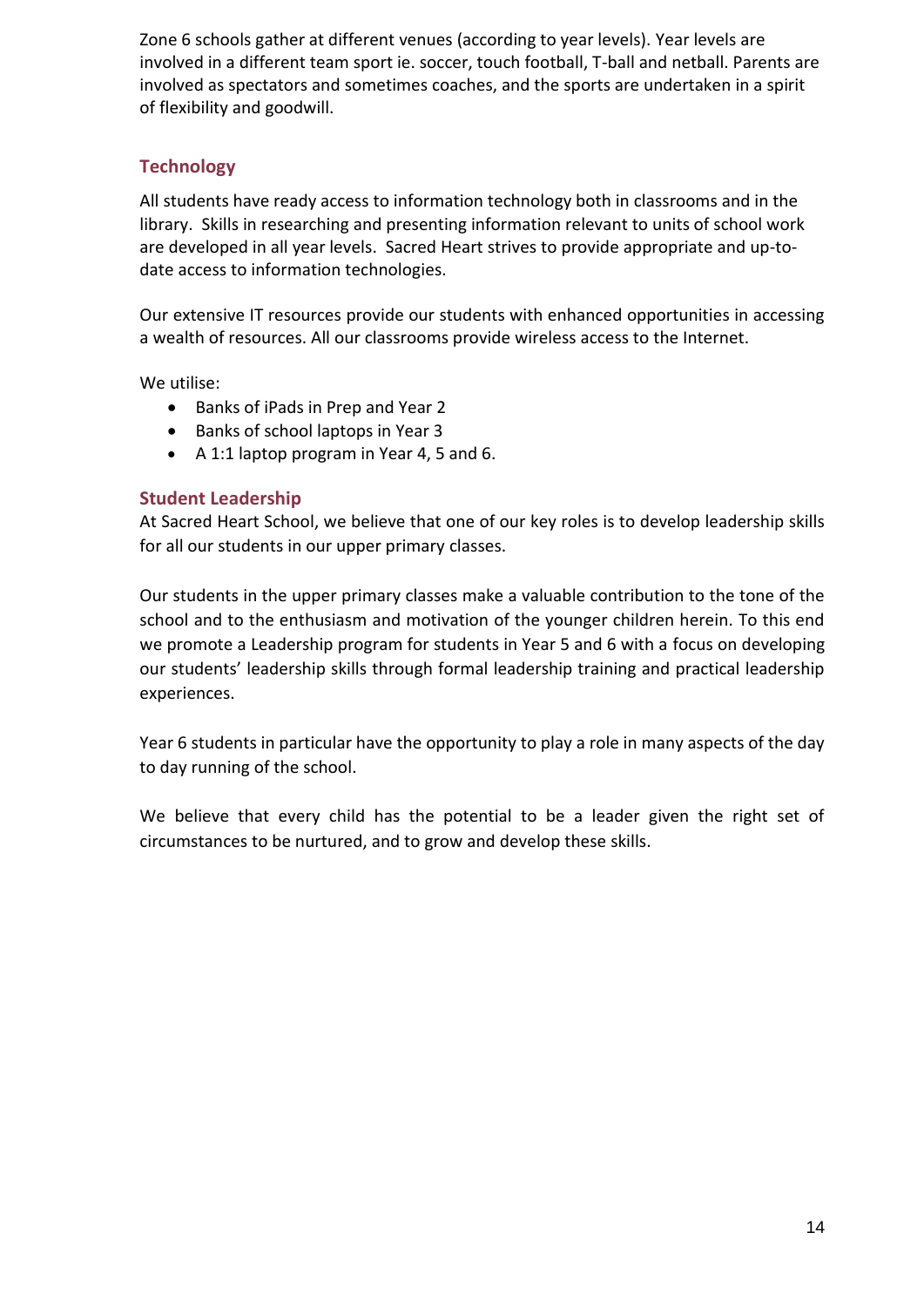# **Operational**

## **Assessment & Reporting**

Assessing children's work and reporting progress to parents are among the most important features of a modern primary school. Progressive assessment of each child as an individual person is made as he/she grows and develops in all areas of his/her education. Assessment techniques include observation, focused analysis, self & peer assessment and consultation.

Open communication concerning children's progress is encouraged throughout the school year. Interviews with teachers may be arranged at any time throughout the school by appointment to discuss the children's work. Samples of work will be available on these occasions. We believe that true partnership can only be achieved when the communication between home and school is free flowing. Accordingly we report to parents by establishing the following:

- **Parent Information Night** held in first weeks of Term 1 to inform parents of class procedures, routines and curriculum.
- **Beginning of Term Letter** sent home at the end of the first week of Term 2, 3 and 4 to inform parents of class curriculum for that term and any special events occurring within the term.
- **Celebration of Learning and of the Arts Night** held during Term 3 to allow parents an opportunity to view displays of children's work undertaken from all year levels.

#### **Formal reporting procedures**

- **End of Term 1** Parent / Teacher conversations for parents with children in Prep to Year 6.
- **End of Term 2** Formal report card sent home to parents of children in Prep to Year 6 covering all Key Learning Areas.
- **Start of Term 3**

Parent / Teacher conversations for parents with children in Prep to Year 6.

#### • **End of Term 4**

Second formal report card for the year sent home to parents of children in Prep to 6 covering all Key Learning Areas.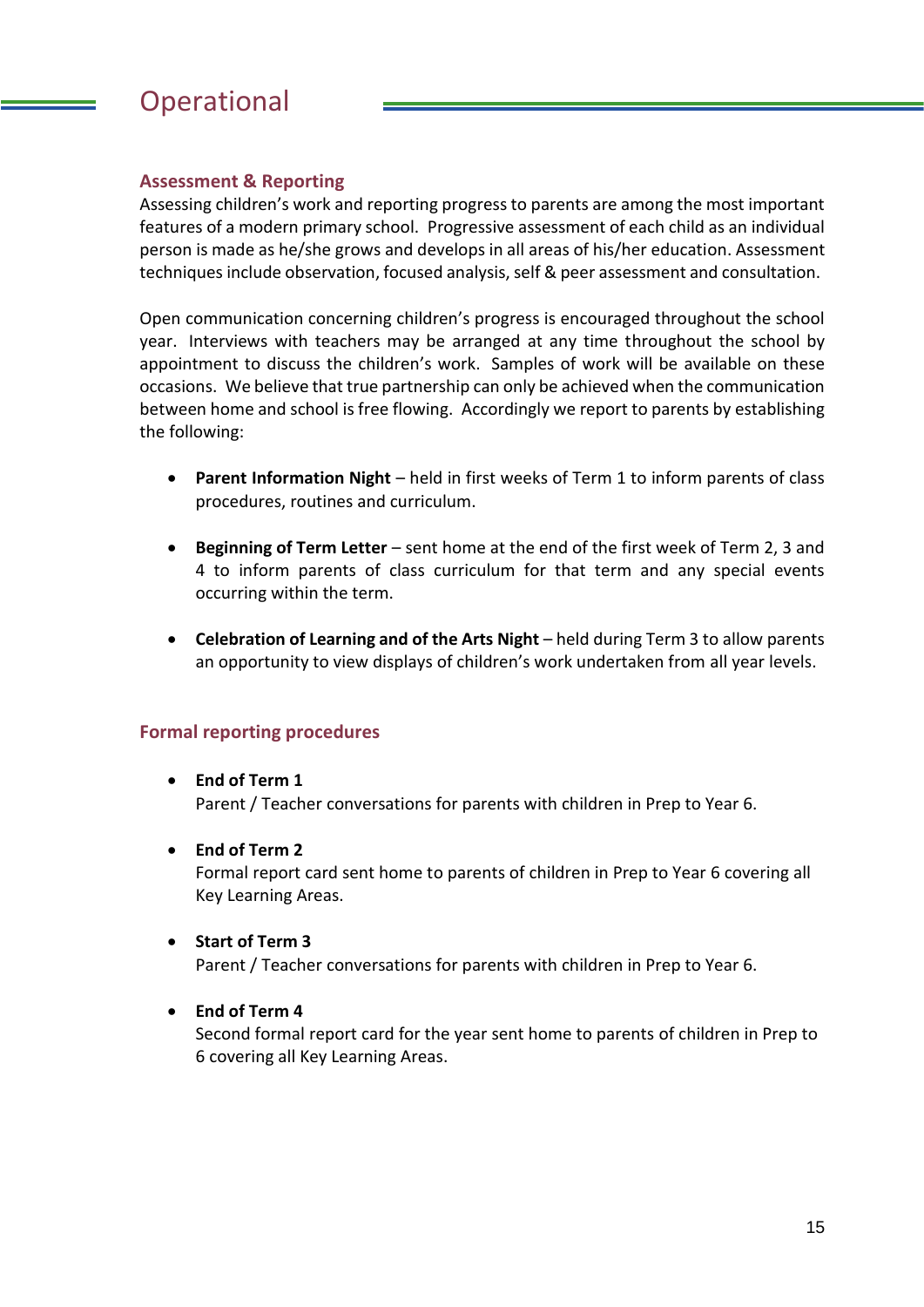## **School Uniforms**

It is the school expectation that all children wear the proper school uniform as per the list below when they leave home and be conscious of their standard of appearance.

### **Dress Standard**

• **Hats** 

We have the rule: NO HAT, NO PLAY! Children are expected to wear a hat at all times when outdoors. We also recommend that children wear the official school hat between home and school each day.

- **Hair** 
	- Children are not permitted to have extreme hairstyles
	- Hair colours are not permitted
	- Girls and Boys' with shoulder-length hair or longer are required to have it tied up.
	- If in doubt about the suitability of a hairstyle, please discuss with the Principal.

### • **Nail Polish**

Not permitted

• **Jewellery** 

The selective range of jewellery that children may choose to wear is:

- single set of studs or sleeper earrings
- a watch
- a religious symbol on a chain worn around the neck
- genuine Signet rings

#### • **Shoes**

Normally, we recommend that children wear black leather shoes with the dress uniform and plain black joggers with the sports uniform. However, bearing in mind uniform costs, parents may prefer the option to buy just one quality pair of plain black joggers.

It is the school expectation that parents will write a letter to the teacher if their child is "out of uniform" e g: white shoes, red cardigan etc for a short period of time. All children must remain wearing their full school uniform for the full duration of the school year.

We recommend that all clothing be marked so it can easily be returned to you if it becomes lost.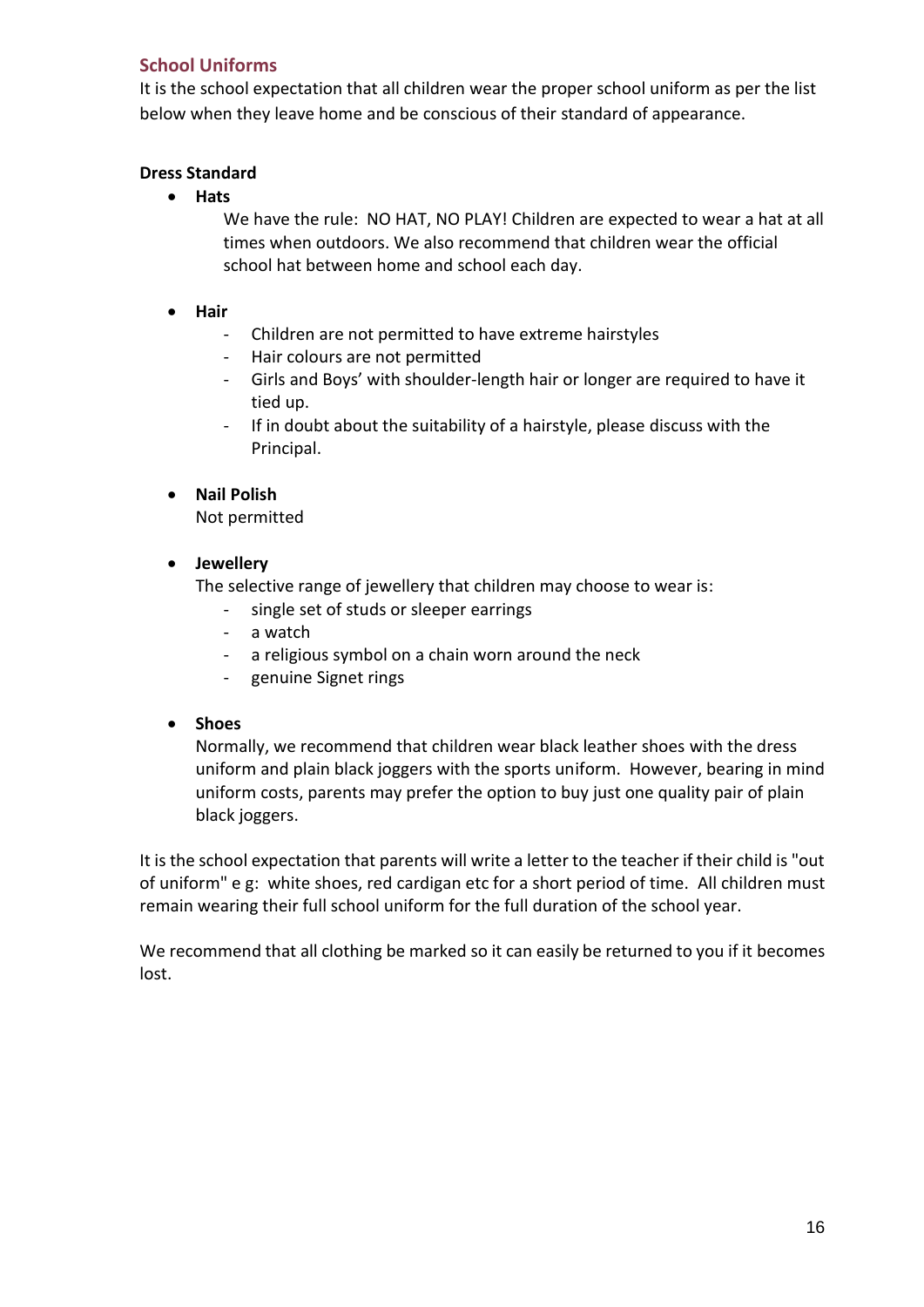## **Uniforms**

| <b>Prep Uniform</b>          |                                                                                                            |
|------------------------------|------------------------------------------------------------------------------------------------------------|
| Shirt:                       | School sports polo shirt                                                                                   |
| Shorts:                      | <b>Girls: Maroon shorts</b>                                                                                |
|                              | Boys: Maroon shorts (sports mesh fabric)                                                                   |
| Hat:                         | Maroon school bucket hat with school emblem                                                                |
| Socks:                       | Girls: Short white socks                                                                                   |
|                              | Boys: Short grey socks                                                                                     |
| Shoes:                       | Black shoes - joggers. Black sandals may be worn in hot<br>weather in Terms 1 and 4.                       |
| <b>Hair Ties:</b>            | Scrunchies / hair ribbons / clips - maroon, maroon & white<br>checked, white or 'tortoise shell' in colour |
| <b>Sports Carnival Days:</b> | Collared polo shirt of sports house colour                                                                 |

| <b>Girls Uniform Year 1 to Year 6</b> |                                                                                                             |
|---------------------------------------|-------------------------------------------------------------------------------------------------------------|
| <b>Formal Uniform:</b>                | School dress - Grey                                                                                         |
| <b>Sports Uniform:</b>                | School sport polo shirt, maroon shorts, black joggers                                                       |
| <b>Winter Options:</b>                | School tracksuit jacket, full School tracksuit, School grey<br>winter jacket with maroon trim, maroon scarf |
| Hat:                                  | Maroon school bucket hat with school emblem                                                                 |
| Socks:                                | Short white socks / Grey Stockings (winter option)                                                          |
| Shoes:                                | Black leather shoes or all black joggers. Black sandals may be<br>worn in hot weather in Terms 1 and 4.     |
| <b>Hair Ties:</b>                     | Scrunchies / hair ribbons / clips - maroon, maroon & white<br>checked, white or 'tortoise shell' in colour  |
| <b>Sports Carnival Days:</b>          | Collared polo shirt of sports house colour                                                                  |

| <b>Boys Uniform Year 1 to Year 6</b> |                                                                                                             |
|--------------------------------------|-------------------------------------------------------------------------------------------------------------|
| <b>Formal Uniform:</b>               | Grey maroon-trim shirt, Maroon shorts (long stubbies)                                                       |
| <b>Sports Uniform:</b>               | School sport polo shirt, maroon shorts, black joggers                                                       |
| <b>Winter Options:</b>               | School tracksuit jacket, full School tracksuit, School grey<br>winter jacket with maroon trim, maroon scarf |
| Hat:                                 | Maroon school bucket hat with school emblem                                                                 |
| Socks:                               | Short grey socks                                                                                            |
| Shoes:                               | Black leather shoes or all black joggers. Black sandals may be<br>worn in hot weather in Terms 1 and 4.     |
| <b>Hair Ties:</b>                    | Scrunchies / hair ribbons / clips - maroon, maroon & white<br>checked, white or 'tortoise shell' in colour  |
| <b>Sports Carnival Days:</b>         | Collared polo shirt of sports house colour                                                                  |

Currently, sports uniform is worn on the class PE day as well as one other day. These days will be notified through the school newsletter and class communications.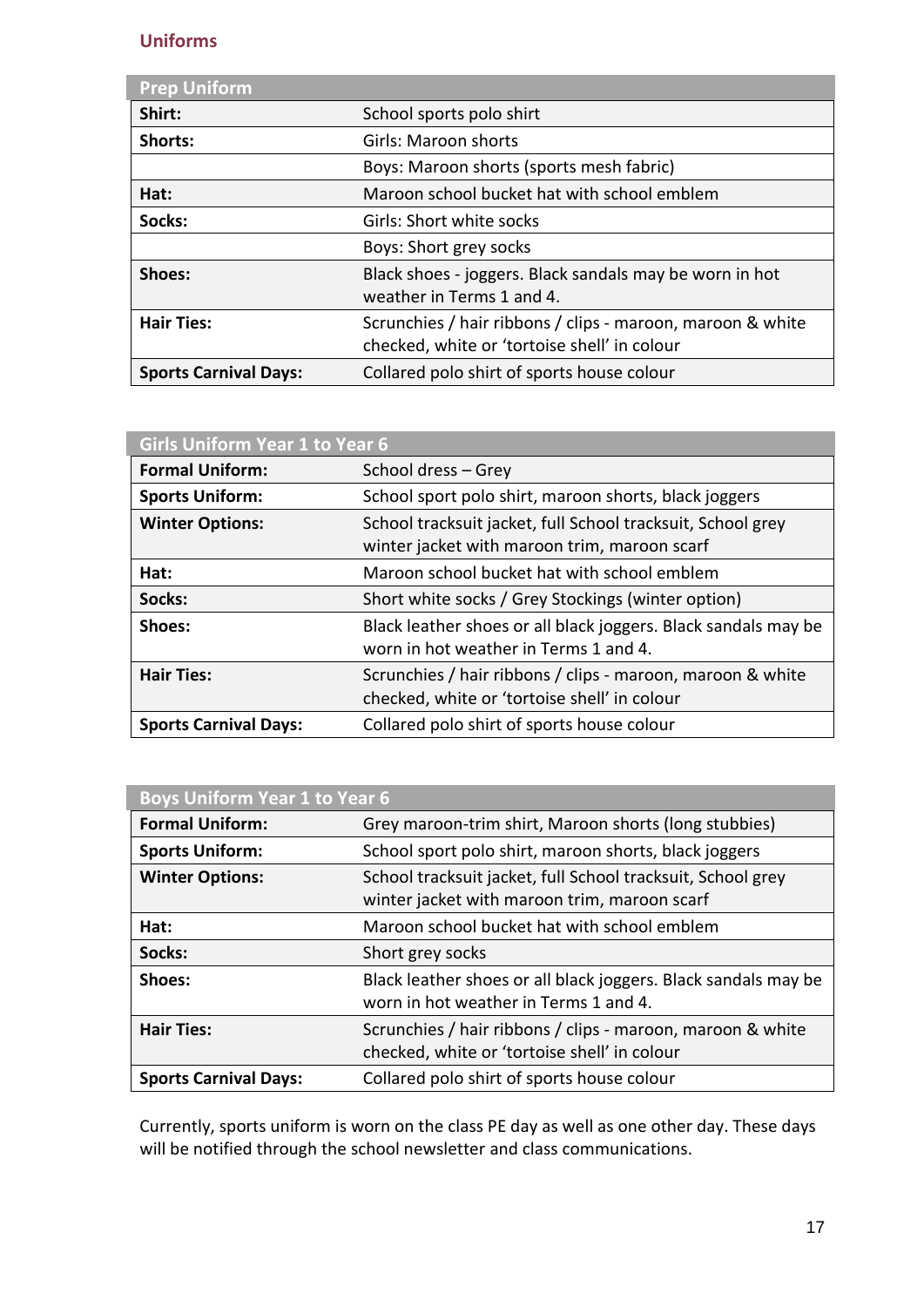#### **Lost Property**

Every endeavour will be made to return lost property to the rightful owner. In order to enable us to do this, **all items must be clearly marked with your child's name** (not just their initials).

During the swimming season all items of clothing, including towels and bathing caps must be marked with the child's name. Unmarked items are placed in Lost Property and after a reasonable time, they are donated to a charitable organisation.

Parents are welcome to search **Lost Property** which **is located outside the Art Room.**

#### **Community Building**

At Sacred Heart School we believe that our students learn best when they are part of a collaborative community.

Examples of events we have for students and families include

• **Buddy Program**

Our older students as part of their Student Leadership take on a 'Buddy' in a younger class. This buddy is their 'special person' for them to watch over and nurture as part of the school community. A highlight of each child's week is our 'Buddy Lunchtime' where the students have lunch in their 'Houses' and have the opportunity to mix with students from Prep right through to Year 6.

• **Social Events**

A number of purely social events throughout the year which gives us the opportunity to meet new friends and engage with old one. The highlight of this program is the **'Welcome Back BBQ and Disco'** held at the end of Week 2 in Term 1, and the **Christmas BBQ and Concert** held in the second last week of the school year.

#### **Outside School Hours Care**

Sacred Heart OSHC is managed by Centacare Child Care Services on behalf of the Sandgate-Brighton Parish. The service is compliant with all legislative requirements and is able to provide outside school hours care for 70 children.

Details can be accessed on their website - [CLICK HERE](https://www.catholicearlyedcare.qld.edu.au/sacred-heart-outside-school-hours-care-sandgate/)